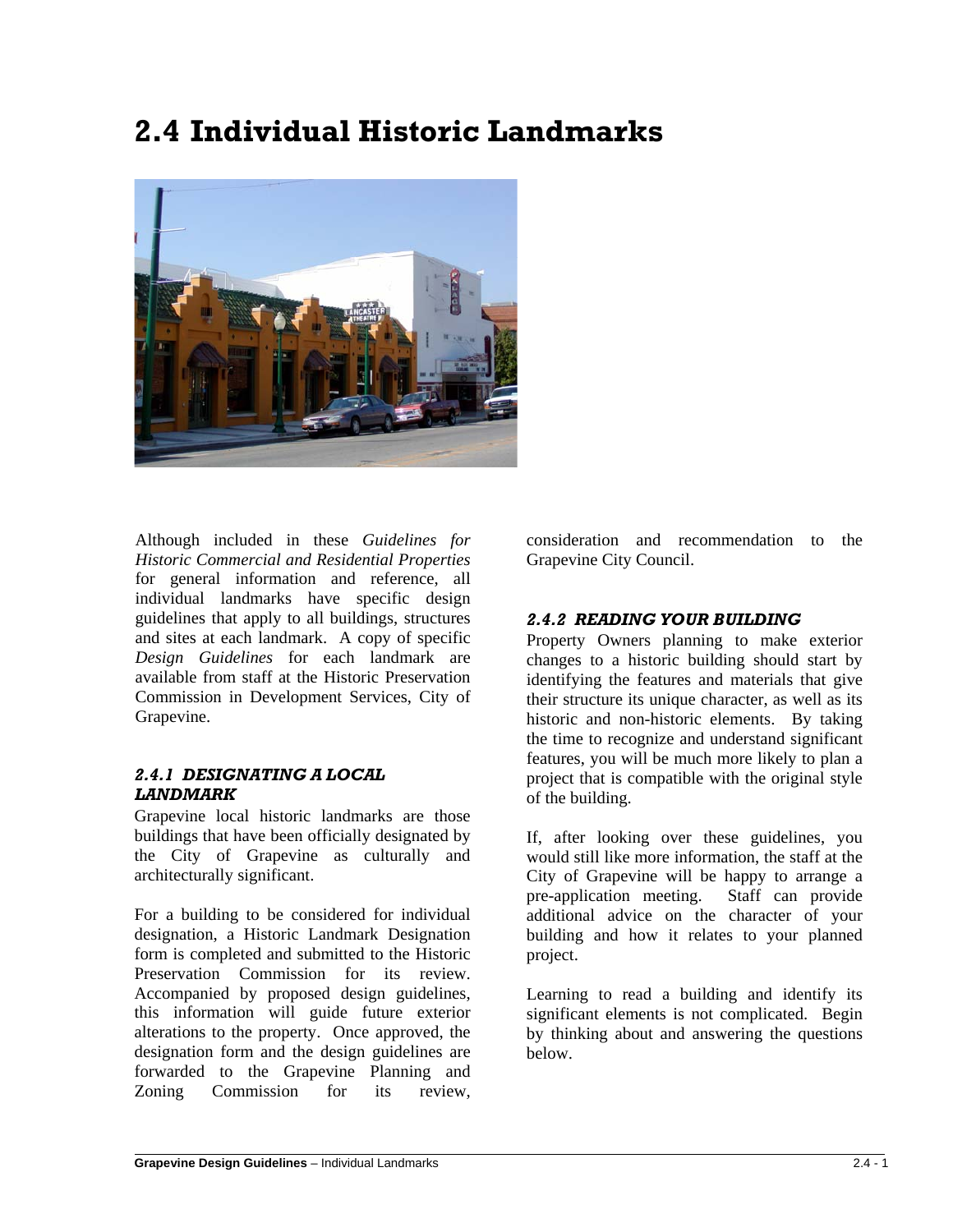**Step One:** Identify the overall visual aspects of a building. Do not focus on the details, but on the setting and architectural context. Begin by working through the checklist below.

*History***:** is there something unique about the building, its' style or an exterior component that is significant and unique to the history of Grapevine and this property?

*Shape:* What is there about the form or shape of the building that gives the building its identity? Is it short and squat, or tall and narrow?

# *Roof and Roof Features:*

How does the roof shape or pitch contribute to the building's character? Are there unique features like weathervanes, cresting or cupolas?

#### *Openings:*

What rhythm or pattern does the arrangements of window or door openings create? Are there unusually-shaped window openings or distinctive entryways?

# *Projections:*

Are there parts of the building that are character-defining because they project from the walls of the building like porches, cornices, bay windows, or balconies? Are there turrets, or widely overhanging eaves, projecting pediments, or chimneys?

# *Trim and Secondary Features:*

How does the window and door trim contribute to the character of the building? Be sure to consider the decoration, color, or patterning of the trim. What about secondary features like shutters, decorative gables and railing?

# *Materials:*

From a distance, what contribution do the color, texture, and combination of exterior materials make to the overall character of the building?

# *Setting:*

What aspects of the setting are important in establishing the visual character of the site?

Think about the building's setback, alignment with adjacent buildings, plantings, fencing, terracing, and outbuildings, and its relationships to the street and alley.

**Step Two:** Identify the character of the building at close range. Assess the color and texture of the building materials as they convey the craftsmanship and age that give the building its unique appearance. Begin by working through the checklist below.

*Materials at Close Inspection:* Are there one or more materials that have an inherent texture that contribute to the close-range character, such as stucco, exposed aggregate, concrete, or brick textured with vertical groves?

*Craft Details:* Is there high-quality brickwork with narrow mortar joints, or hand-tooled or patterned stonework? Are there hand-split or hand dressed clapboards or machine-smoothed beveled siding? Craft details, whether handmade or machinemade, contribute to the character of a building because they are manifestations of the time in which the work was done and of the tools and processes that were used.

# *2.4.3 CHARACTER DEFINING FEATURES*

Character defining features means those architectural materials and features of a building that define the historic nature or character of the building. Such elements may include the form of the building, exterior cladding, roof materials, door and window design, exterior features such as canopies and porches, exterior and interior trim, etc.

Examples of character-defining features are:

# *Site:*

- Exhibits a grid pattern of streets with a secondary circulation system of alleys;
- May possesses historic curbing and paving materials of asphalt and concrete;
- Is enhanced by mature plantings and street trees.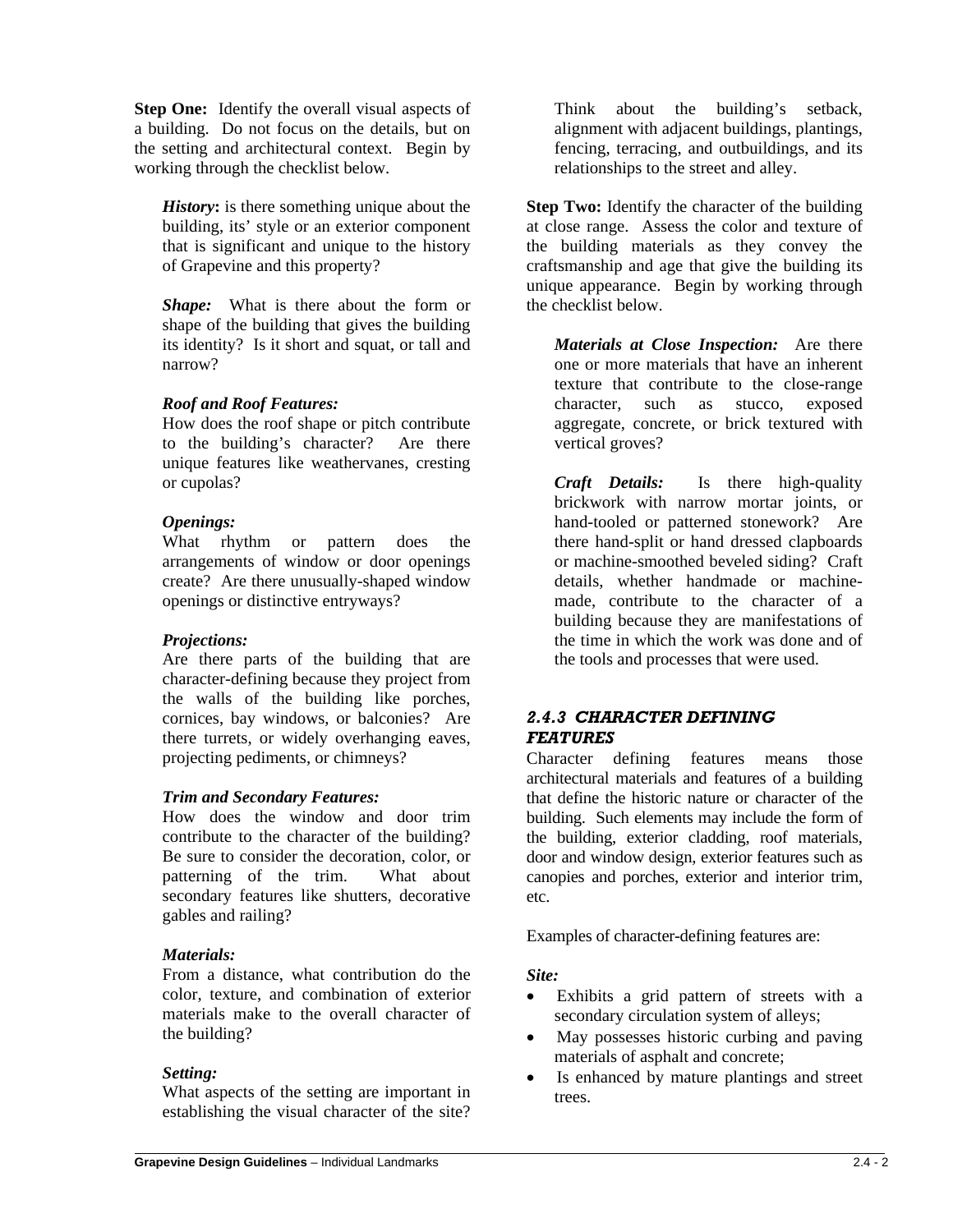#### *Brick:*

- Is used in a range of building styles from all eras ranging from vernacular residential to mid  $20<sup>th</sup>$ -century minimal traditional styles;
- Enhances architectural character through its color, texture, dimensionality, and bonding patterns.



BRICK BATTERED PORCH COLUMN

#### *Wood:*

- Articulates stylistic features in door and window trim, cornices, eaves, porch elements, and decorative trim;
- Is a relatively common exterior cladding material, especially for Craftsman houses; and
- Has remained relatively free from the application of synthetic siding.

#### *Windows:*

 $\overline{a}$ 

- Are generally wood, double-hung;
- Have one-over-one glazing patterns or a decorative upper sash; and
- Often possess additional ornament when used in upper-story windows.



DOUBLE WINDOWS W/ OVERHANG

# *Doors:*

- Are usually sheltered by front porches;
- Stand alone or are accompanied by sidelights and transoms.



FRENCH DOOR AT FRONT PORCH

#### *Roofs:*

- Often establish relationships among houses on a given block in their overall form;
- Exhibits a wide range of configurations some complex and some simple; and
- Employs various sheathing materials, color, and types of ornament to add visual distraction.



TURRET W/ FISHCALE SIDING

#### *Applied Ornament:*

- Distinguishes a variety of façade elements windows, doors, walls and roof eaves;
- Uses features such as brackets to add dynamism.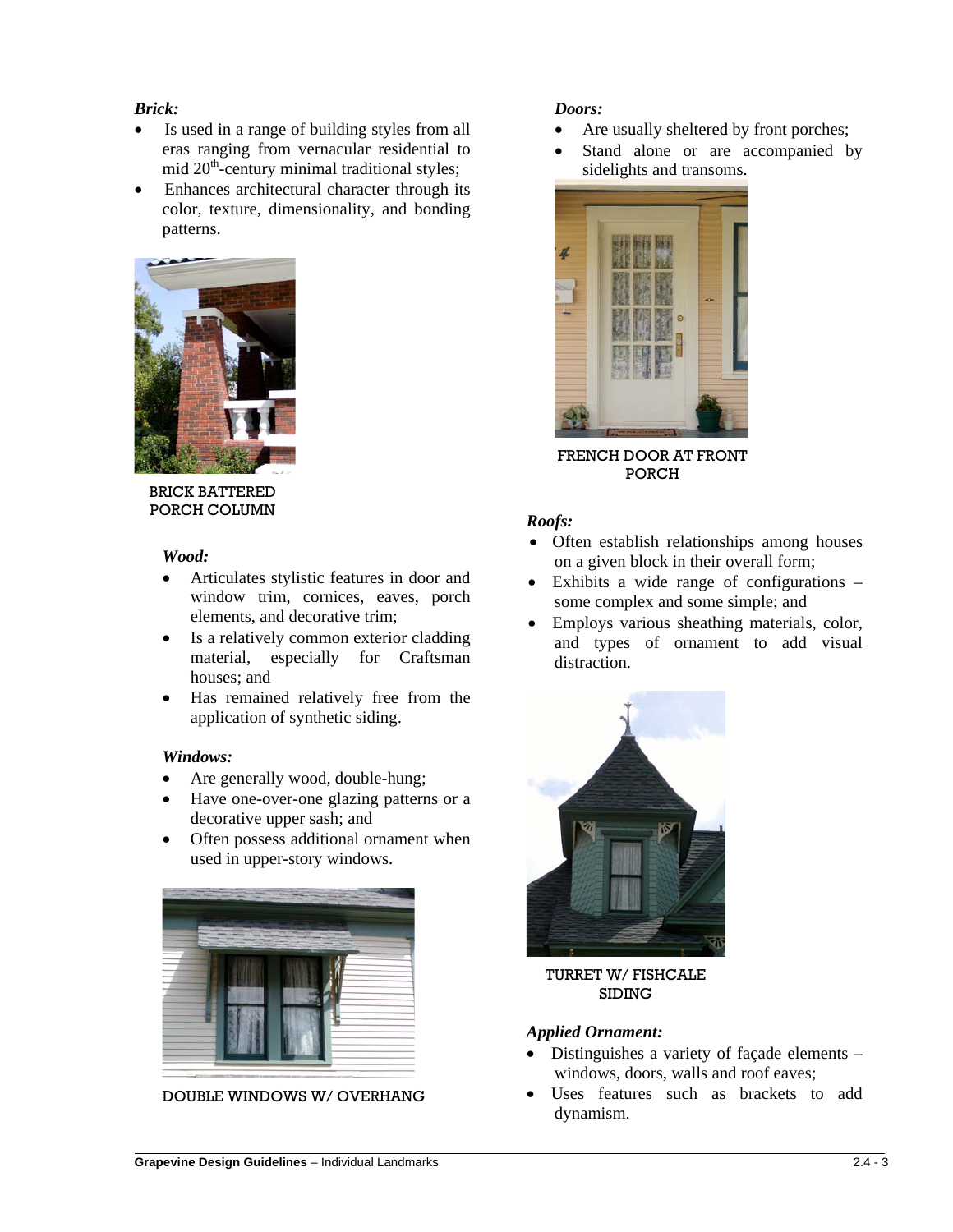#### *Rear Facades:*

- Face onto the rear yard;
- Have limited ornamentation; and
- Often include secondary entrances and windows.

# *Alleys:*

- Represent an important historic feature of the district's transportation network; and
- Provide a primary means of commercial access for those with rear parking.

Refer to *'Design Guidelines'* (part 4) and *'Technical Guidelines'* (Part 5) for additional information.

# *2.4.4 PRESERVATION PRINCIPLES*

The authenticity of Grapevine's individual buildings – both commercial and residential sets the community apart from our neighbors. Grapevine's unique quality of life will be protected with thoughtful rehabilitation and restoration of our historic resources.

As described in the *Introduction and General Information* chapter of these Guidelines, allowing each local landmark to authentically tell the story of its own period in time, while reinforcing the historical period of significance with infill construction, is the goal of the historic district designations. The preservation and conservation of original architectural features is preferred, rather than "modernization" or "updating" of older properties, or imposing a false "historical look" on newer properties.

A number of guiding preservation principles modeled after the Secretary of the Interior's *Standards for Rehabilitation* are outlined below. Reading through these principles will help you begin to think about how you can carry out your upcoming project in a way that both enhances your historic building or site and preserves its character-defining features.

*Relationships:* When evaluating the appropriateness of a given project, the structure, the site and the relationship to the rest of the streetscape should be given careful consideration.

*Use:* Historic structures that are local landmarks should be used for their originally intended purpose or for an alternate purpose that requires minimal alteration to the building or site.

*Historic Character:* the historic character of the historic buildings can be best preserved by the repair of original materials rather than replacement. Repair and restoration is often more cost effective than replacement, conserves energy and reduces the amount of trash added to landfills. Removal or alternation of historic fabric compromises the original character of a building or site and should be avoided.

*Alterations:* Repair is always preferred over replacement. When replacement is necessary, materials should replicate or match the visual appearance of the original.

A high level of craftsmanship distinguishes structures within local preservation districts. Distinctive features, finishes, and construction techniques should be preserved whenever possible.

Properties, however, do change over time. Those alternations that have become historic in their own right should be maintained as a record of a resource's physical evolution.

*New Construction and Addition:* Additions should be designed to minimize impact to historic fabric and should be compatible with the main structure in massing, size and scale.

New, infill construction should reflect the character of the district during its historic period of significance, and should be designed so that it is compatible with its neighbors in size, massing, scale, setback, façade organization, and roof form. New construction may also draw upon established stylistic elements within the district to create a sympathetic design but one that is clearly of its own era.

*False Historicism:* Additions that use new or salvaged material to create a conjectural or falsely historic appearance are inappropriate. Only when a previously demolished Grapevine building can be accurately replicated may a reproduction be considered.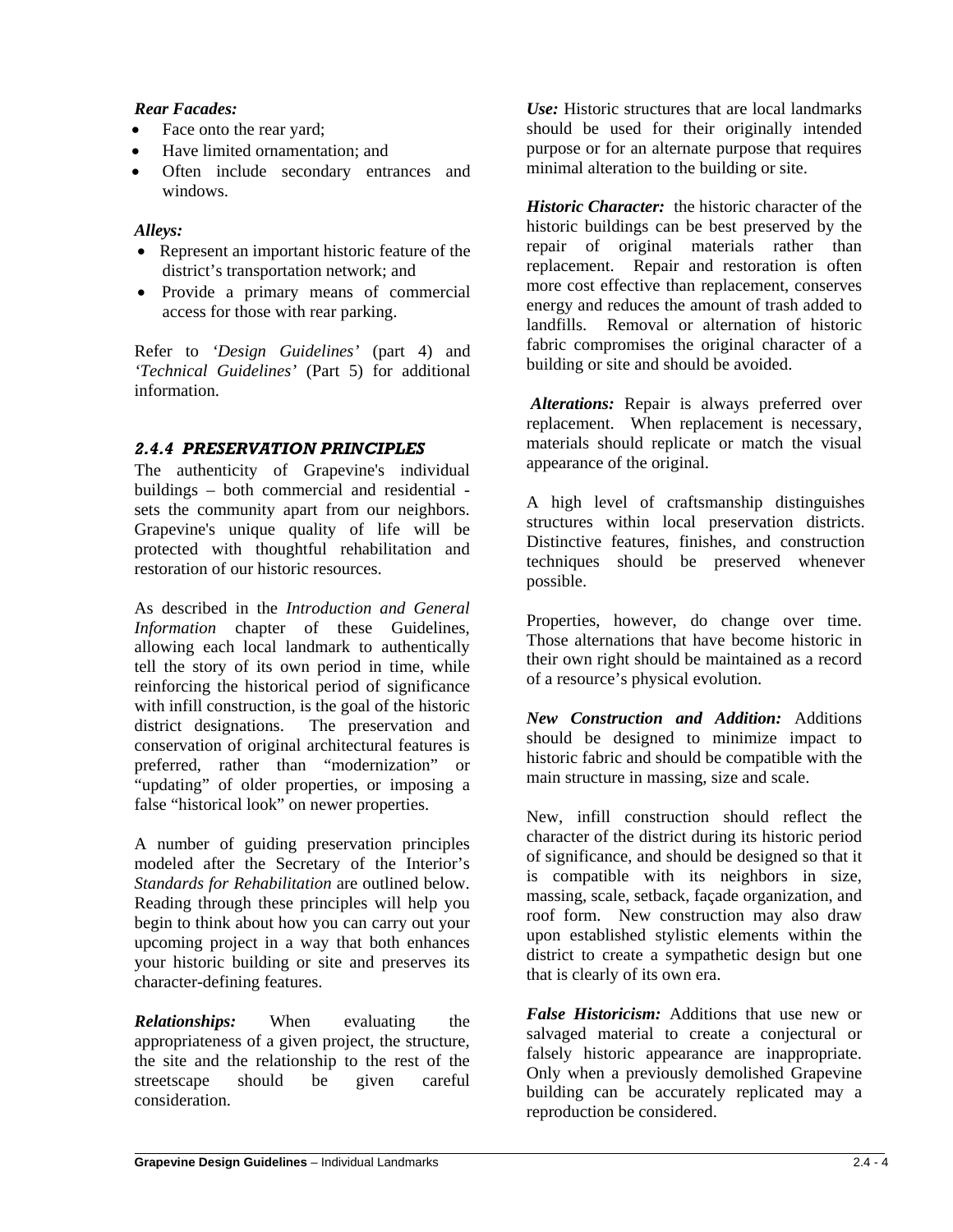*Treatments:* Chemicals and physical treatments should always be as gentle as possible, since harsh methods (like sandblasting) can irreversibly damage historic fabric.

*Archeology:* Historic sites often contain archeological resources, which should be protected and preserved whenever possible. If artifacts are found, contact the Historic Landmarks Commission for assessment.

# *2.4.5 INDIVIDUAL LANDMARKS*

**William Bennett and Annette Lowry House (HL-1)** *507 Church*



The Bennett House is an excellent local example of an L-plan Folk Victorian house constructed in the latter part of the 19th century. The 1-story house has a cross gabled roof covered with asphalt shingles and small boxed eaves.

The Bennett House was originally sited at the northeast corner of College and Church streets. It was probably moved to it present location around 1918 when the house currently at that location was constructed.

#### **John A. Berry House (HL-2)** *306 Austin*



The John A. Berry House is an excellent late example of a Queen Anne style house. At the time the house was constructed, circa. 1912, Victorian style houses such as this were becoming less popular as new trends favored the scaled back simplicity of the Arts and Crafts movement. Although the Berry House has many of the hallmarks of the Queen Anne style, it lacks the variety of textured wall surfaces frequently found on earlier houses. It however is still very distinguishable as a Queen Anne style house with its steeply pitched main roof with lower cross-gabled bays and dormers. Other features of the style found on this house are the cutaway bay with its decorative trim and the wraparound porch.

#### **Dorris-Brock House (HL-3)** *805 North Main*



The original house, circa 1875, was a typical Lplan wood frame house containing elements of a common Texas Folk Victorian vernacular. It has intersecting gable roofs, narrow clapboard siding and a shed roofed porch. The foundation is a brick pier foundation supporting wood beams and floor joists. Dr. W.E. Dorris is believed to have been the first owner of the home. John W. Brock purchased the house in 1908.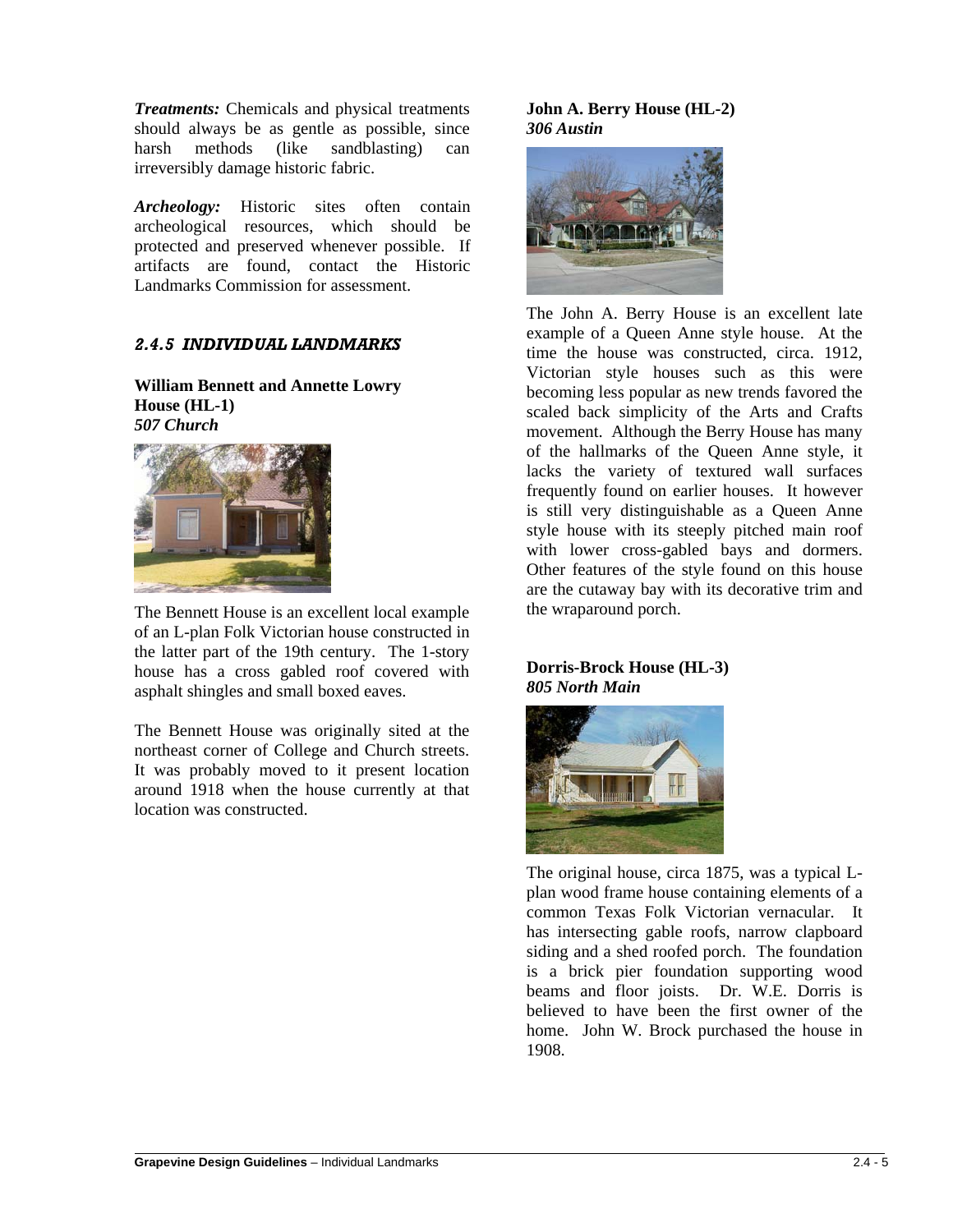#### **W. D. and Edna Deacon House (HL-4)** *204 South Dooley*



The W.D. and Edna Deacon House is an excellent example of the Bungalow/ Craftsman style of residential architecture.

The Deacon House is a 1-story wood-framed dwelling with a cruciform plan. The exterior walls are sheathed with 117 siding and are slightly flared above the foundation on the facade and the side gabled bays. A front gabled roof with exposed rafter tails and sheathed with asphalt shingles covers the building.

B and D Mills had its start in this structure. A 1 story barn is located at the southwest corner of the property. The house and barn were moved into the Township in 2000 to enhance the housing stock and to preserve this part of the areas' early history.

#### **J. J. Dougherty House (HL-5)** *504 South Dooley*



Constructed by the owner in 1923, this 1-story Bungalow features a prominent front gable with a lower projecting gable over the front porch. The porch features the typical battered wood columns on masonry piers. Non-original wood siding sheaths the exterior and the original wood windows have been replaced with metal windows. J. J. Dougherty was father-in-law of local banker D.E. Box.

# **Dunn-Barton House (HL-6)** *624 South Dooley*



The Barton House is a good local example of common 'folk' housing. The simple design of the house features little ornamentation with the exception of the spindled porch columns and the full-width pent roof across the gable bay.

The early history of this house is not clear: Tarrant County Appraisal records date the house to 1890 while the records of the Tax Assessor's Office note 1903. John Dunn, who had arrived in Grapevine in 1856 with his family, bought the property in 1876. He and his family lived here until 1904. The Bartons were the second owners, and lived in the house until 1942.

The Barton House and its associated garage are significant as contributing resources in the Original Town Residential Historic District.

# **Emmitt Forbes House (HL-7)** *208 South Dooley*



Although this house, built by the "Tomato King of Colleyville" in 1927, was not built in Grapevine and has only been here briefly, it is compatible with the character of Grapevine's other residences of the same period. The house is an example of the Bungalow style, featuring a prominent front gable roof with a lower projecting front gable porch supported by battered wood columns on brick piers, triangular brackets under the eaves and exposed rafter tails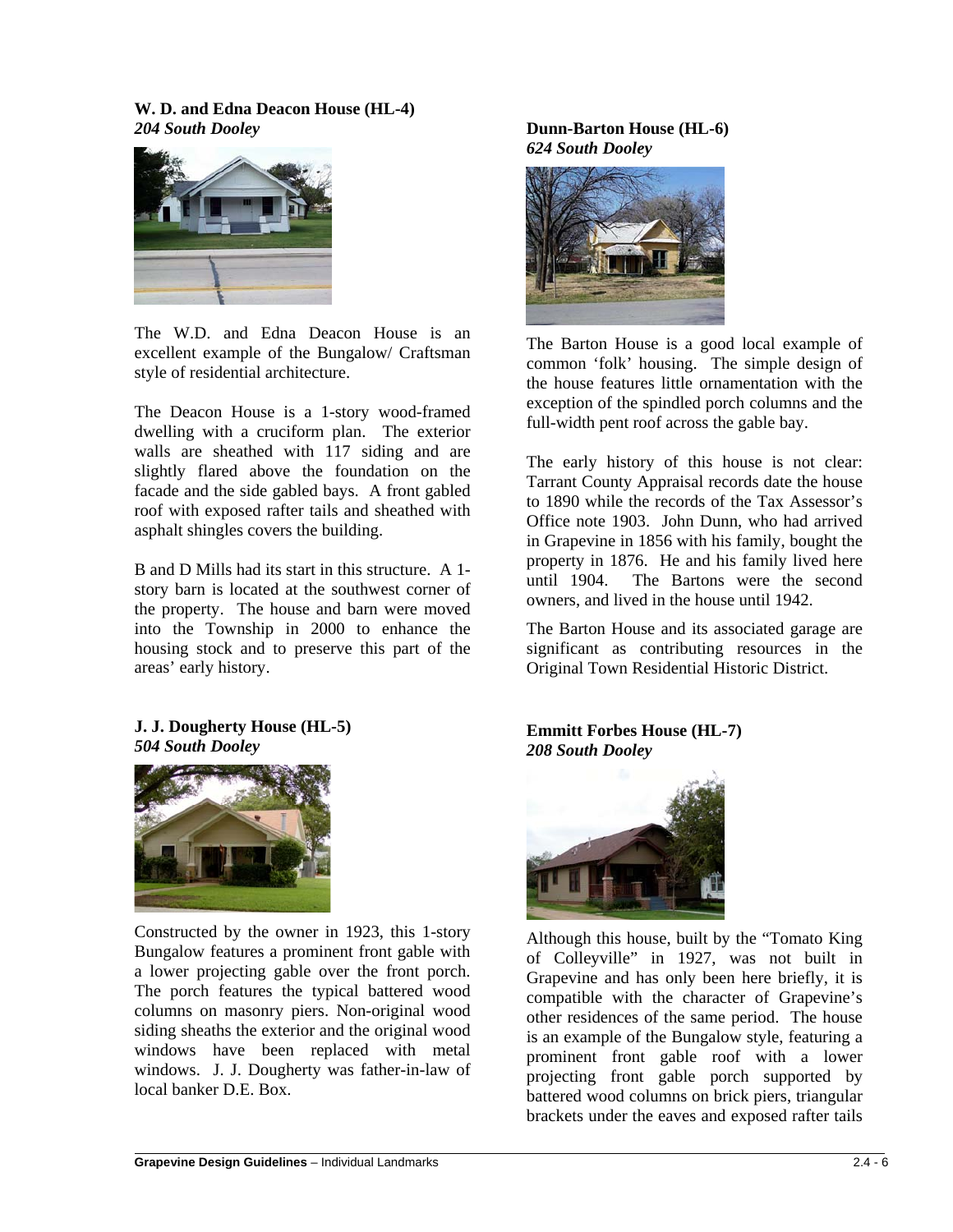(with decorative oval cuts). The peaks of the gable ends are accentuated with jerkinhead gables.

**Goad House (HL-8)** *403 East Worth*



The Goad House is a simplified version of the Tudor Revival style with little ornamentation yet the steeply pitched gabled roof, rounded arch door, and original multiple-light windows clearly place it in this stylistic category.

The house was constructed for C. W. and<br>Frances Goad in 1933. C. W. came to Frances Goad in 1933. Grapevine in 1925 with his aunt and uncle, Mr. and Mrs. T. F. Vorderkunz, who owned the local Ford dealership. This was the beginning of Charles Goad's long career in the automotive supply business. The house is a contributing resource in the Original Town Historic District.

# **Hamilton House (HL-9)** *420 North Main*



The Hamilton House is a small, one-story, wood framed house built in the National Folk Pyramidal style. The house has Classical Revival influence with its four Tuscan style wood columns supporting the nearly full-width projecting hipped roof porch. Tax records from the 1930's indicate that the house was constructed in 1900.

#### **George E. Hurst House (HL-10)** *404 East Wall*



An early Colonial Revival style house, this 1 ½ story example constructed in 1910 features a side gabled roof with jerkinhead or clipped gables. Two shed roofed dormers and a centered entrance flanked by oval sidelights and surmounted by transoms highlight the façade. Hurst was an early mail carrier in the Grapevine area.

#### **Keeling-Hudgins House (HL-11)** *627 Church*



The original house, circa 1888, was a typical Hall and Parlor form (one-room deep with a gable roof), wood frame house containing elements of the common Texas Folk Victorian style. The home is significant to the history of the City of Grapevine in that it is reported the city's charter was signed in 1907 in this house. It was built by E.N. Hudgins, founder of Grapevine First United Methodist Church and later owned by James E. Keeling, owner of the Grapevine Sun.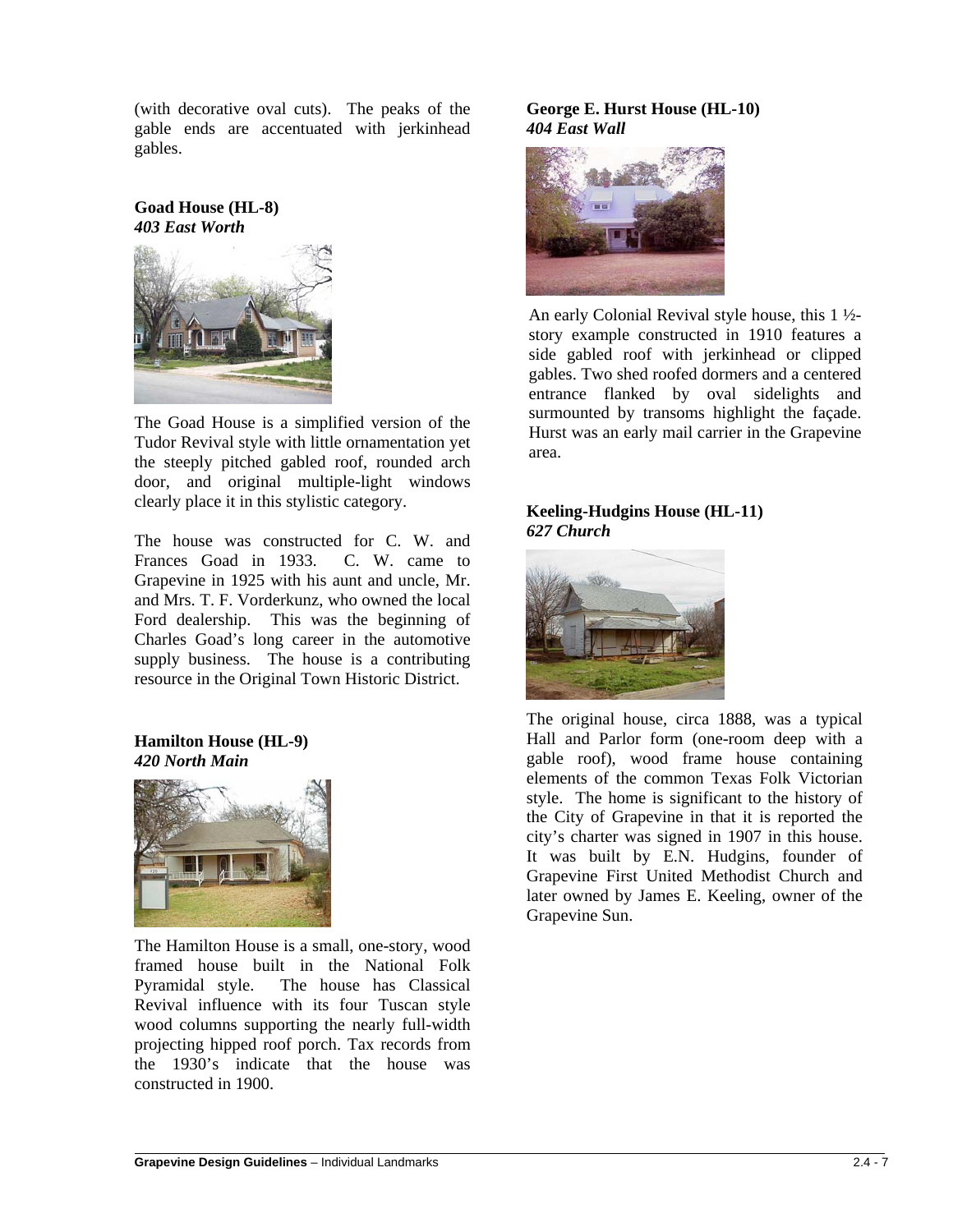**Ed and Grady Keeling House (HL-12)** *529 East Worth*



Constructed in 1912, the design of this modest home displays Late Victorian and Arts and Crafts influences. The wraparound porch is supported by Tuscan columns. Two large windows on the front of the house contain leaded stained glass upper sashes. Ed Keeling was the second owner of *The Grapevine Sun*.

**Edward L. and Naomi Langley House (HL-13)** *705 North Main*



The Edward Langley House is a unique combination of a Minimal Traditional residence, not otherwise seen in Grapevine, that is sheathed in local sandstone and granite. Mr. Langley built the home and outbuildings himself; he hired laborers to assist with various facets of the construction, but he had a hand in every portion of the construction.

Additional adjacent detached buildings on the property include a 2 story garage/apartment, several stone and metal clad workshops, a stone veneered shed that housed Mr. Langley's bees (from which he cultivated honey) and a small stone structure, presumably housing the property water pump. With these outbuildings, this property retains its' traditional agricultural character that existed in Grapevine through its agricultural heritage.

**Marvin Langley House (HL-14)** *621 North Main*



The Marvin Langley House is a 1-story National Folk Front Gable house inspired by similarly shaped Bungalow/Craftsman style houses of the same era. Constructed around 1920, this house features a moderately pitched front gabled roof sheathed with asphalt shingles. Simple square wood posts support the porch opening. Two entrances are located under the porch.

Marvin Langley served as a relief night watchman for the town. Longtime Grapevine residents believe that he was one of the last, if not the very last, to hold this position. Although the property was on the outskirts of town, the presence of the barn/garage and the windmill and water tank indicate the "rural" lifestyle led by many that lived in small towns.

#### **Edward Jenner Lipscomb House (HL-15)** *607 South Dooley*



Constructed around 1907, this  $1 \frac{1}{2}$ -story Victorian house displays Arts and Crafts influence with its full-width integral porch beneath the side gabled roof. The symmetrical façade is highlighted with two large gabled dormers decorated with diamond and rectangular patterned wood shingles. The upper sashes of the first floor windows have diamond patterned lights. Oval sidelights and transoms frame the entrance. Lipscomb operated the E.J. Lipscomb and Son dry goods store.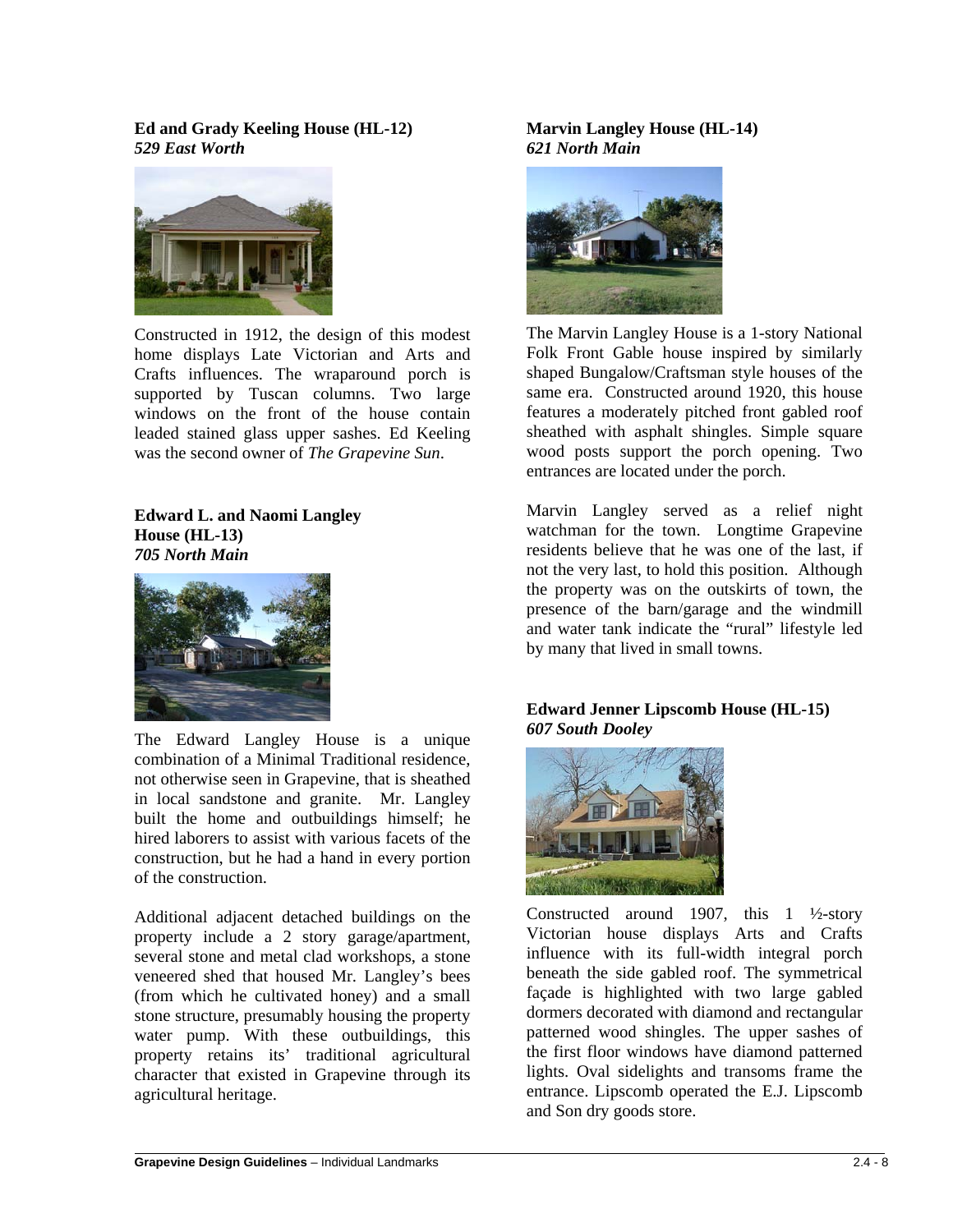**Khleber Lipscomb House (HL-16)** *317 East Worth*



This modest bungalow was constructed circa. 1927. It features a hipped roof with a front gable over the integral porch. The original porch supports, probably battered wood columns on brick piers, have been replaced with turned columns. A recent rehabilitation of the house included the removal of non-original asbestos siding to reveal the original wood siding.

#### **Wingate Lucas House (HL-17)** *221 East Worth*



This 1-story Queen Anne style house has a steeply pitched roof with a lower front gabled bay and a central dormer with a pointed hipped roof. The gable bay features diamond, rectangular, and half-hexagonal wood shingles on the gable end. The house was constructed circa 1904. Wingate Lucas II, Grapevine Congressman, lived in this house.

#### **Bill and Helen Millican House (HL-18)** *405 East Texas*



The Millican house is a late example of a National Folk mass-plan, side gabled house with a rear side gabled extension. National Folk houses were commonly constructed in rural and urban communities throughout the first half of the twentieth century and as in this example, it was not uncommon for them to be owner-built. The Millican House was also influenced by the Bungalow/Craftsman style with its side gabled brick chimney on the west elevation and its integral porch on the east half of the façade.

#### **O'Neal-Dyer House (HL-19)** *703 Ball Street*



The O'Neal-Dyer House is a one-story home influenced by the Minimal Traditional style of architecture. The house is unusual in that the exterior walls are constructed of buff colored striated structural masonry units. The house was built at the end of World War II at a time when there was still a shortage of construction material; this accounts for the use of this material on the exterior. Gables are covered with dropped wood siding. Most of the windows are 6/6 wood hung units. Angled-cut wood window and door lintels provide some decorative detail. A south wing was added in 1952.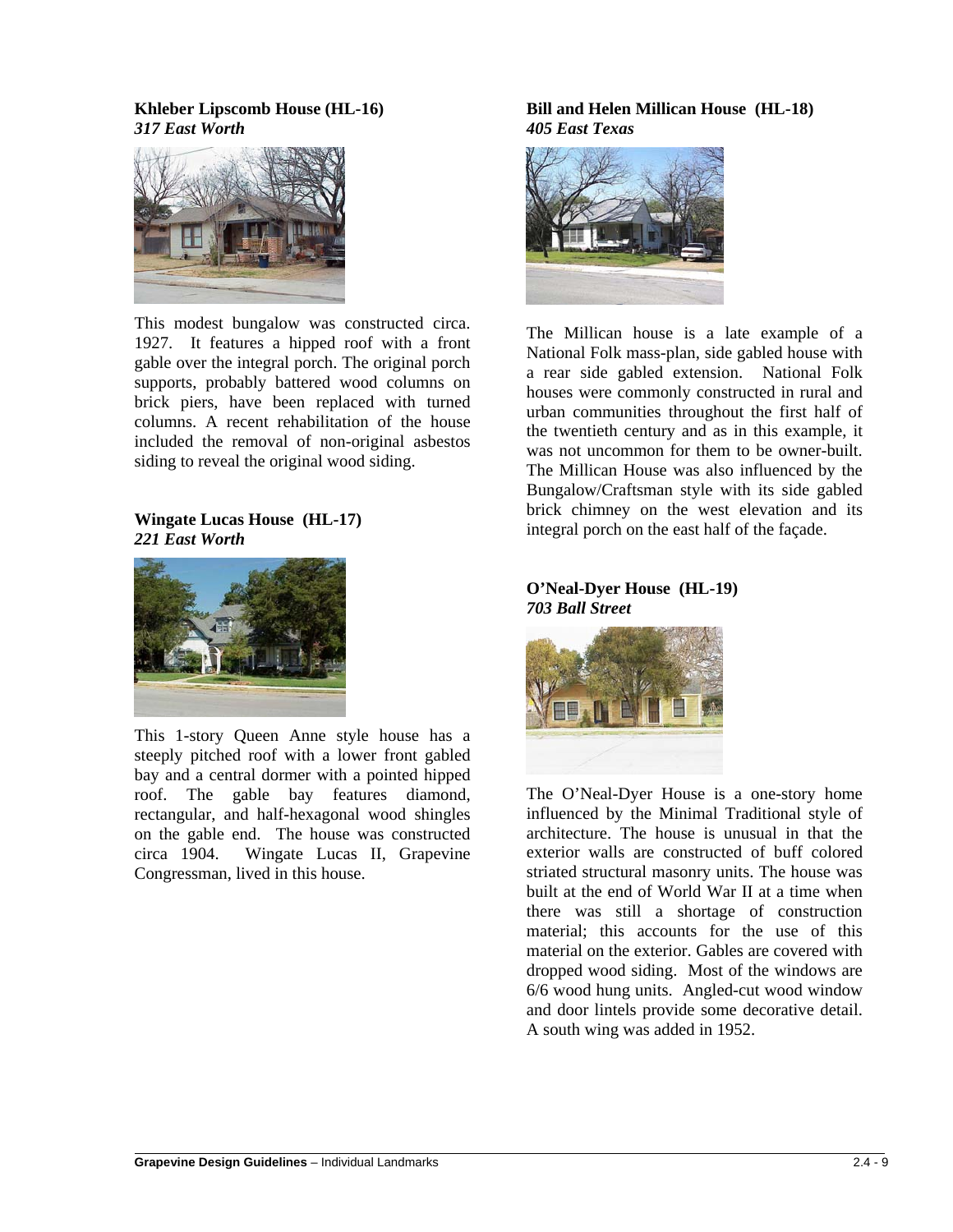#### **Palace Theatre (HL-20)** *308 South Main*



Built by Kirby Buckner, the Palace Theater opened its doors to an excited and enthusiastic audience on this site in 1940. The once faded Art Moderne structure has been restored, with an addition, through a preservation and restoration project of the Grapevine Heritage Foundation.

#### **Hugh and Mary Virginia Simmon House (HL-21)** *311 Smith*



This Tudor Revival style house was built in 1937 for Hugh and Mary Virginia Simmons House on land that had been owned by Hugh's parents, E.T. and Martha E. Simmons. Although a late example of the style, it features a prominent front gable, large chimney with chimney pots, wing wall, and multiple light windows.

# **Kate Turnage House (HL-22)** *228 East Franklin*



The house at 228 E. Franklin Street is an excellent local example of the modest Bungalows constructed in Grapevine during the first quarter of the  $20<sup>th</sup>$  century. It bears such hallmarks of the style as a front gabled roof with lower gabled projecting porch supported by tapered wood columns on brick piers.

The house is also significant as a contributing resource in the original town residential historic district that was listed on the National Register of Historic Places in 1998. The house was built circa 1925-27 for Kate Bushong Turnage, daughter of Elizabeth Ann Jenkins Bushong and George Emanuel Bushong. Kate was a 1903 graduate of Grapevine College.

# **Yancy-Millican House (HL-23)** *603 East Worth*



Originally located on the 200 block of E. College Street, this ca. 1903 house is representative of the Folk Victorian houses constructed by Grapevine's middle-class families around the turn-of-the- $20<sup>th</sup>$ -century. Its patterned wood shingles on the gable ends, cruciform plan, and full width porch make it a distinctive and attractive home. It was moved to its current location in 1926. Thought to have been constructed by J.T. Yancy, it was later owned by Clarence F. and Nellie Millican, proprietors of the Ultra-Modern Café in the 1930's.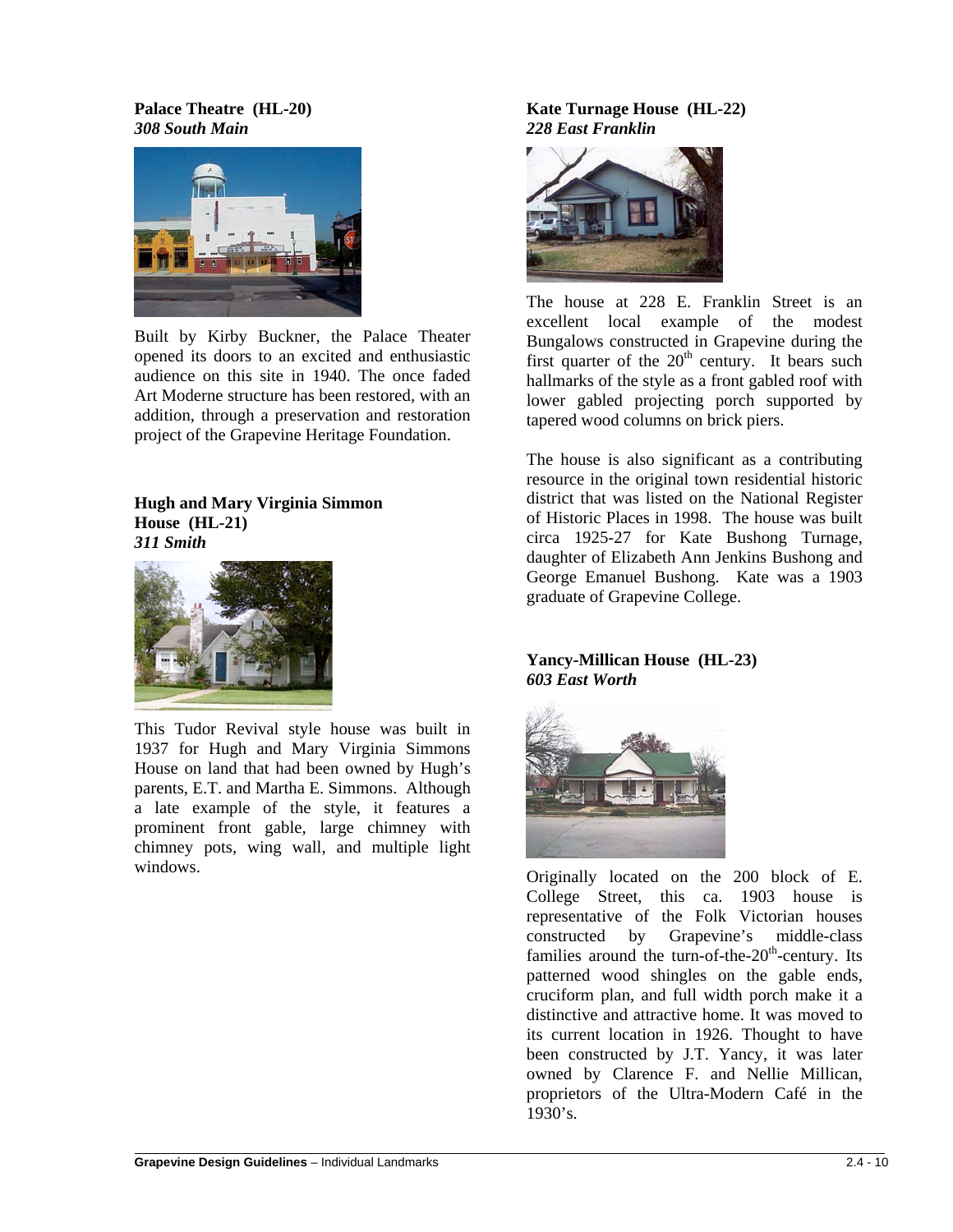#### **Earl Yates House (HL-24)** *405 Smith*



Constructed in 1899 by Frank T. Estill, a local builder, for his son-in-law, Earl Yates, Sr., this 1-story Queen Anne house features a steeply pitched hipped roof with lower cross gables and a shed roofed porch. The front gable bay has patterned wood shingles on the gable end and a bay window below a pent roof. A distinguishing detail of this house is the small eyebrow dormer located above the porch. The porch's gingerbread trim was added in 1979-80.